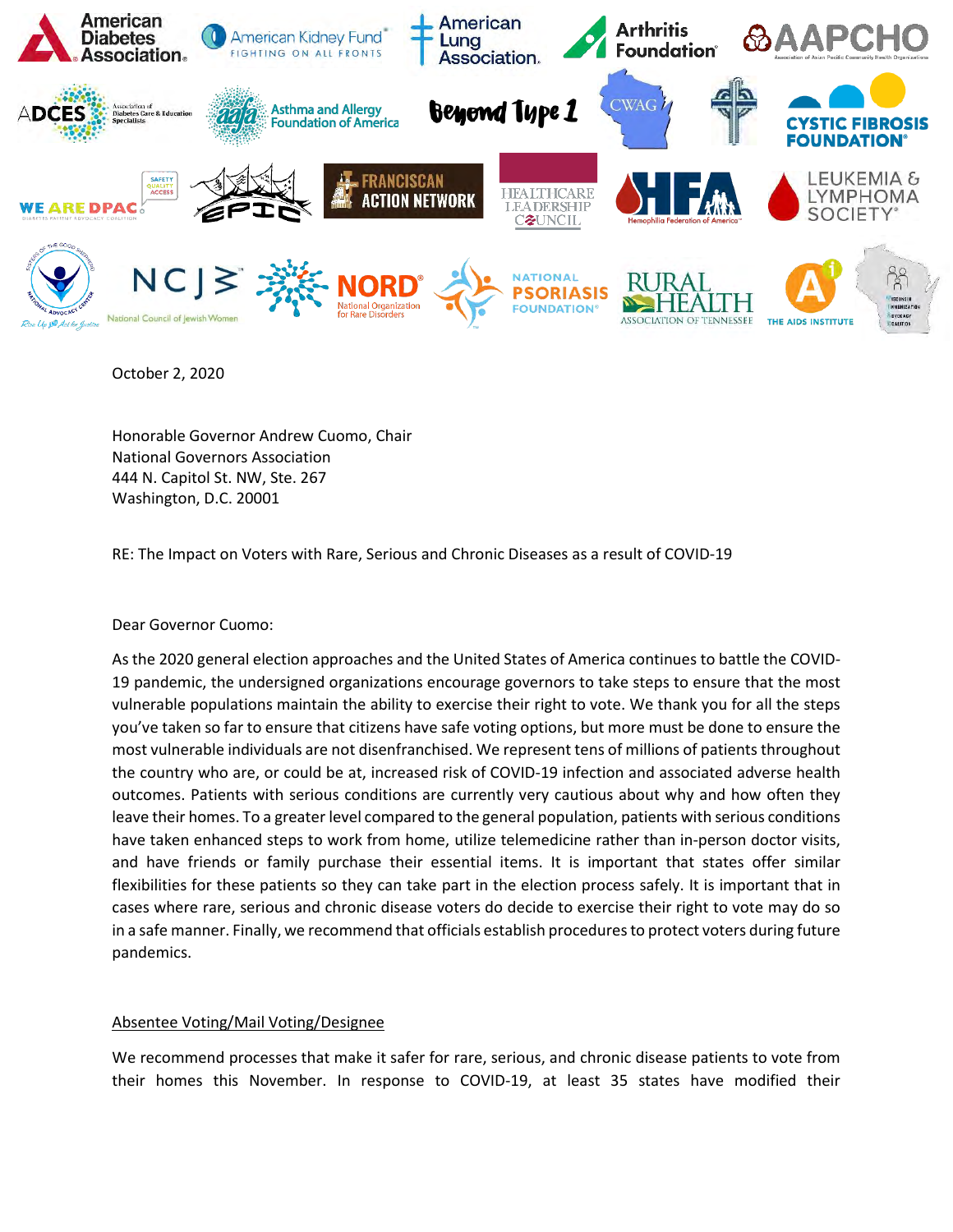absentee/mail-in voting procedures.<sup>1</sup> We appreciate the work that many states have already taken to ensure voters, such as the patient populations that we represent, have the option of voting from their homes.

To ensure that members of the serious and chronic disease community are not disenfranchised in this election, states should consider allowing voters to assign a designee to deliver their ballot. As of July, ten states allow a family member to return a ballot for a voter, and 26 states allow the voter to designate someone to return their ballot for them, (e.g., family member, postal service, or agent).<sup>2</sup> Specifically, allowing a serious or chronic disease patient's family member to deliver the patient's ballot to a polling station will not only ensure that the patient's ballot is counted but may also encourage new voter participation through improved accessible options. Further, allowing for hand delivery of a ballot by a designee could help to reduce the burden on the United States Postal Service (USPS).

Further, to the extent allowable, we recommend that states currently requiring a witness to be present when voting by absentee to waive such requirements throughout the duration of the pandemic. Currently, eleven states have enacted a policy that requires citizens to obtain a witness when deciding to absentee vote. Witnesses may include election officials, notaries, or people over the age of  $18<sup>3</sup>$  As rare, serious and chronic disease patients take steps to socially distance, coordinating to request a witness could be an unnecessary burden.

Last, if not already implemented, we ask all states to allow voters to deliver their mail-in ballots at designated locations, such as ballot drop boxes. This will ensure voters will be able to ensure officials receive their ballot in a timely manner without having to send the ballot through the mail. Accordingly, this measure will help to reduce the burden on the USPS.

## In-Person Voting Recommendations

A core component of the public health strategy to combat the spread of COVID-19 is "social distancing" dramatically reducing instances in which individuals share the same physical spaces as others outside of their households, families, caregivers, or other essential interactions. Social distancing has proven to be a valuable method of slowing the spread of COVID-19. Therefore, it is important for everyone, but in particular for our constituency, that in-person voting is conducted with proper social distancing.

Therefore, several simple adjustments are available to decrease the risk of spreading COVID-19 among those voting in-person. Weather permitting, encourage polling place captains to open all doors and windows to increase ventilation; designating one or more poll workers to station outdoors so that

<sup>&</sup>lt;sup>1</sup> "Changes to Absentee/Mail-in Voting Procedures in Response to the Coronavirus (COVID-19) Pandemic, 2020." Ballotpedia. Accessed August 17, 2020. https://ballotpedia.org/Changes\_to\_absentee/mail-

in voting procedures in response to the coronavirus (COVID-19) pandemic, 2020.

<sup>2</sup> Taylor Dybdahl, and Lesley Kennedy. VOPP: Table 10: Who Can Collect and Return an Absentee Ballot Other Than the Voter, July 10, 2020. https://www.ncsl.org/research/elections-and-campaigns/vopp-table-10-who-can-collectand-return-an-absentee-ballot-other-than-the-voter.aspx.

<sup>3</sup> Taylor Dybdahl. "VOPP: Table 14: How States Verify Voted Absentee Ballots." National Conference of State Legislators, April 17, 2020. https://www.ncsl.org/research/elections-and-campaigns/vopp-table-14-how-statesverify-voted-absentee.aspx.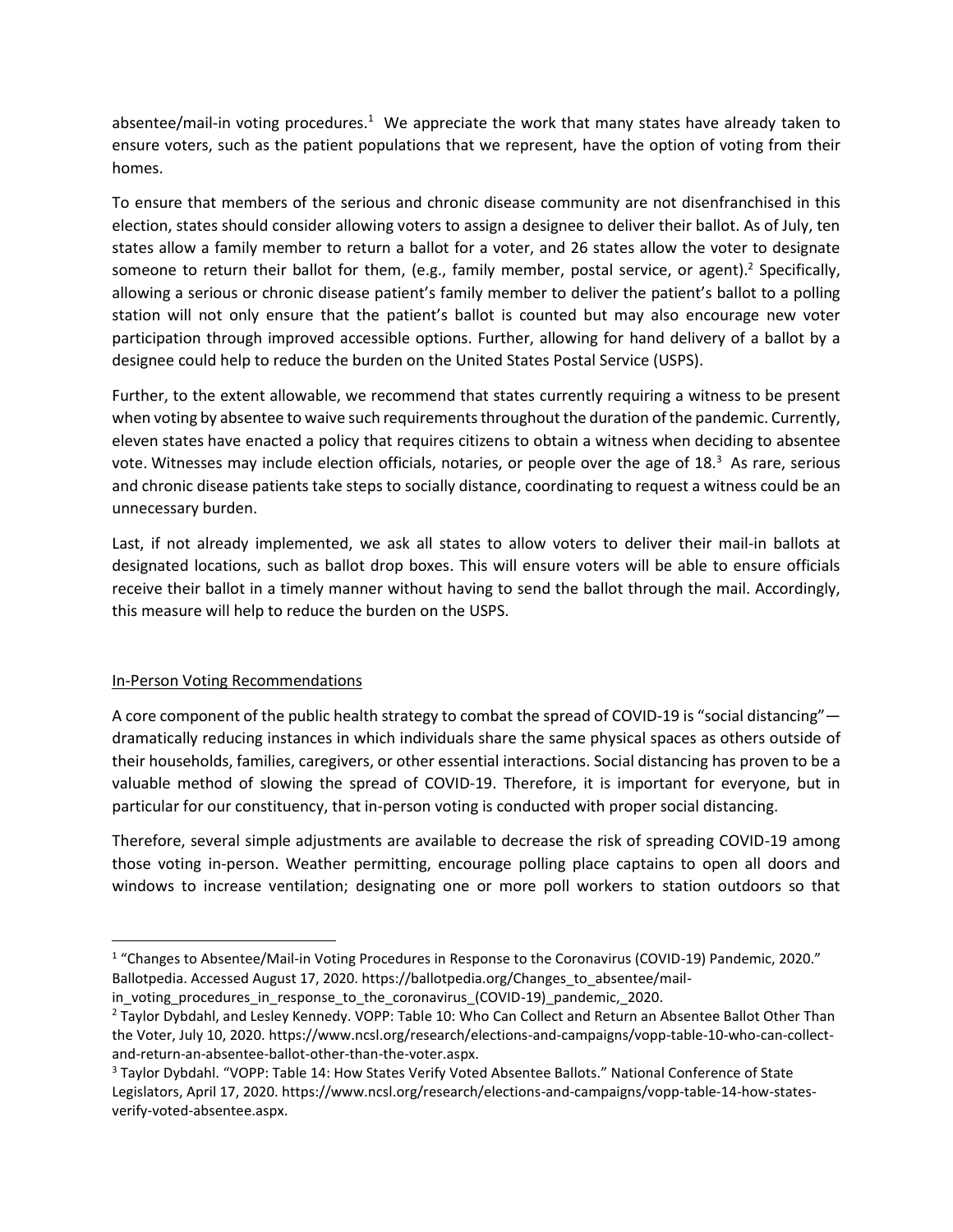curbside voting is reliable; and moving lines and even polling booths outdoors are some of the widely recommended practices.<sup>4</sup>

## Education

Due to modifications to voting procedures this election, some individuals may be confused about the voting process as a result of these changes. Educational materials that make it easy for voters to understand the current voting by mail process in their area will ensure less confusion and greater participation. We encourage all governors, legislators, and election officials to utilize and partner with the patient community, as many of our organizations are currently working on education efforts with our constituencies on this subject. In particular, the use of social media platforms are low-cost, effective ways to spread messages about how to vote this year.

## Future Elections

The above recommendations are important to consider and incorporate in future election planning for years to come. Much focus is on the November 3<sup>rd</sup> election, but many states will have subsequent elections before a vaccine or effective treatment for COVID-19 is developed. Even after the return of some sense of normalcy, patients with rare, serious or chronic conditions will continue to be cautious as a result of COVID-19 and future pandemics. It is necessary to continue protecting vulnerable populations during the upcoming election and future elections.

This November, the use of absentee and mail-in voting will undoubtedly be at an all-time high due to COVID-19. Currently, 34 states and Washington, D.C. operate under no excuse absentee voting. Five of these states receive auto mail-in ballots. In future elections, we recommend that states that do not have a "no excuse absentee voting" process ensure that chronic disease patients who want to avoid potential virus exposure are able to receive an absentee/mail-in ballot in their state.

Throughout the current pandemic, the USPS has been over-burdened due to greater use. States can learn from their experiences with the USPS during this election to put forward best practices that streamline processes. Rare, serious, and chronic disease patients benefit from greater access and flexibility offered by states in relation to voting. We ask that states keep this in mind in the future to ensure that mail-in ballots are mailed out to voters in a timely manner.

Thank you for your consideration of these recommendations to help the rare and chronic disease patients we represent. For more information or for answers to questions, please contact Chris Fox [\(cfox@diabetes.org\)](mailto:cfox@diabetes.org) or Anna Hyde [\(ahyde@arthritis.org\)](mailto:ahyde@arthritis.org).

<sup>4</sup> CDC Considerations for Election Polling Locations and Voters, June 22, 2020.

https://www.cdc.gov/coronavirus/2019-ncov/community/election-polling-locations.html